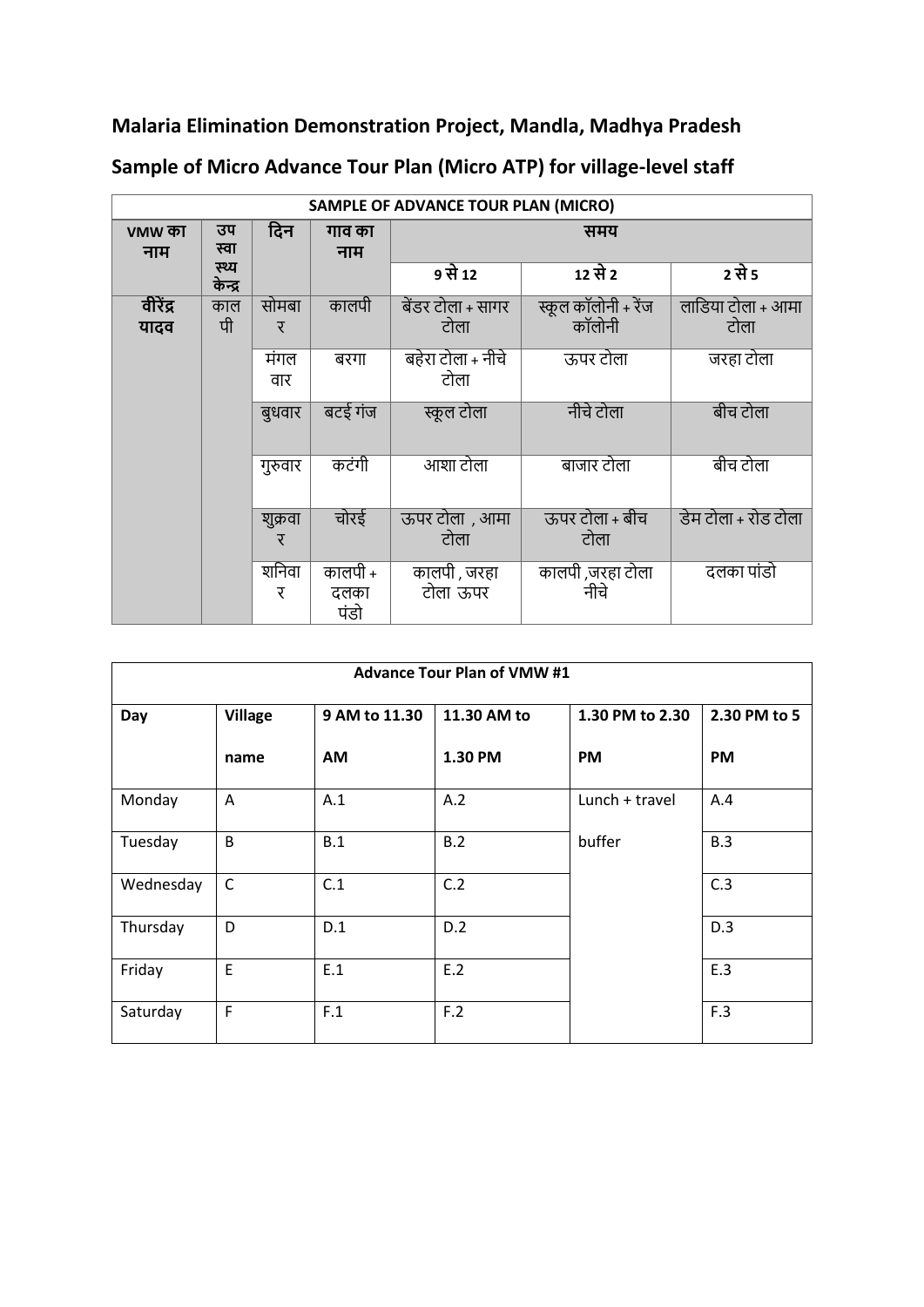| <b>Advance Tour Plan of MFC #1</b> |                               |                |               |                                                         |  |  |
|------------------------------------|-------------------------------|----------------|---------------|---------------------------------------------------------|--|--|
| Day                                | 9 AM to                       | 11.30 AM to    | 1.30 PM to    | 2.30 PM to 5 PM                                         |  |  |
|                                    | 11.30 AM                      | 1.30 PM        | 2.30 PM       |                                                         |  |  |
| Monday                             | VMW #1                        | <b>VMW#2</b>   | Lunch $+$     | <b>VMW#3</b>                                            |  |  |
| Tuesday                            | <b>VMW #4</b>                 |                | travel buffer | <b>VMW#5</b>                                            |  |  |
| Wednesday                          | <b>VMW #6</b>                 |                |               | Community market IEC/BCC activity                       |  |  |
| Thursday                           | <b>VMW#8</b>                  | <b>VMW#9</b>   |               | <b>VMW #9</b>                                           |  |  |
| Friday                             | School IEC                    | <b>VMW #10</b> |               | <b>VMW #10</b>                                          |  |  |
|                                    | activity                      |                |               |                                                         |  |  |
| Saturday                           | Buffer - track if any VMW was |                |               | Cluster-level meeting of MFC and                        |  |  |
|                                    | left during the week          |                |               | VMWs every 2 <sup>nd</sup> and 4 <sup>th</sup> Saturday |  |  |

## **Sample of Micro Advance Tour Plan (Micro ATP) for supervisory grade**

Sample of Advance Tour Plan (ATP) for district-level officials.